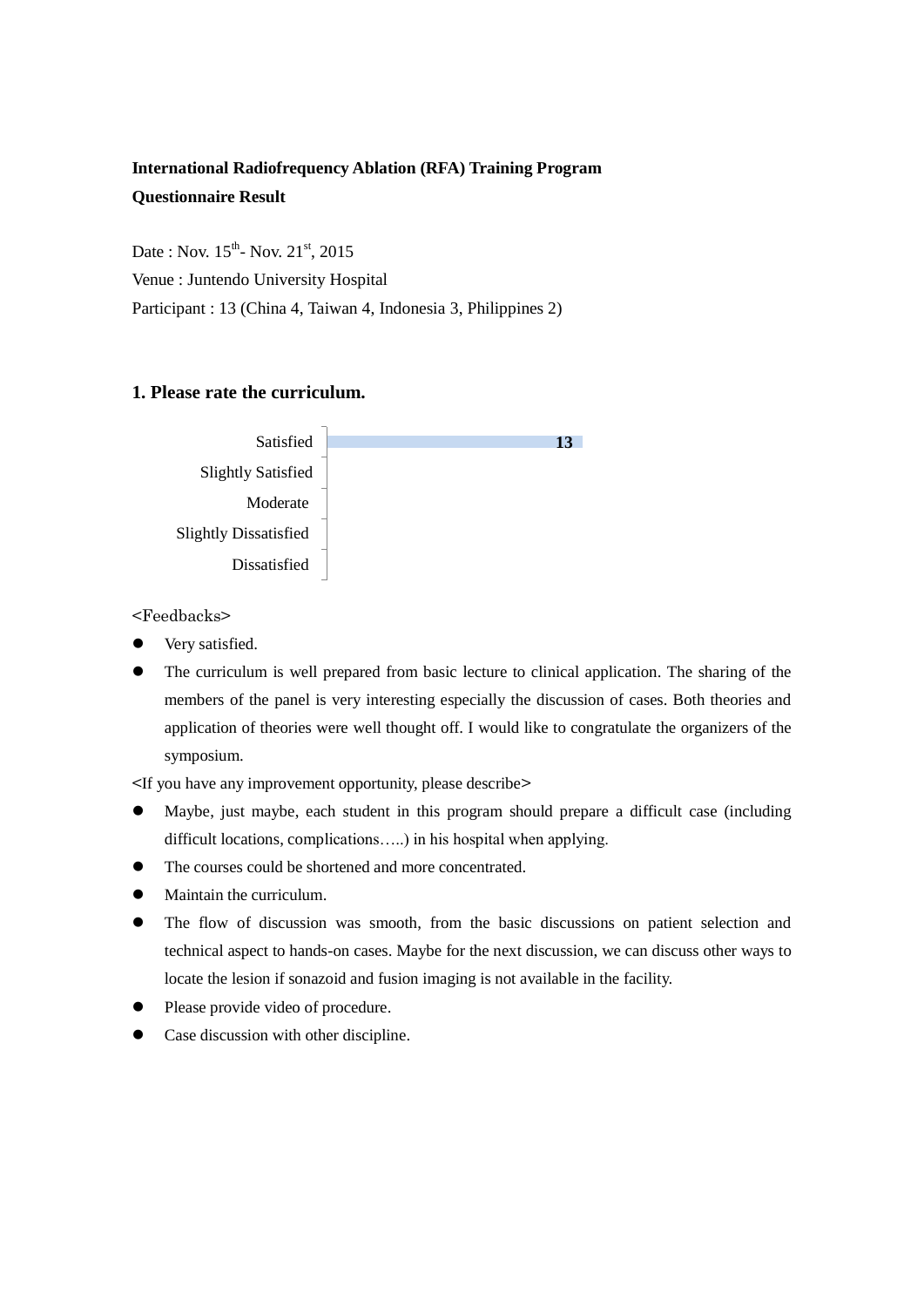# **2. Please rate the logistics (Time allocation, lecture room environment, welcome party, and/or accommodations).**



<Feedbacks>

- Very satisfied.
- The lecture room, the welcome party and accommodations were well organized. The lecture room and the room of RFA was just right for the number of attendees. I didn't have a hard time seeing the procedure. The workbook was equally well prepared with all the necessary things materials incorporated for future reference.

<If you have any improvement opportunity, please describe>

- The courses were finished too late in some days. Maybe all coursed finished before 6:PM or 5:PM could be better.
- It was very manageable but if in the future it is possible to do the activities on the same floor of the building, it could be easier since there are more than 10 people transferring/moving around.

### **3. Please rate the overall program.**



<Feedbacks>

- Very satisfied.
- The overall program was satisfactory. In fact it reached higher than my expectations. I thought it was a simple conference but it has gone to level of an international symposium. I have attended a master's course in Singapore and I would say it was nothing compared to the workshop organized by Dr. Shiina. I hope to be part of the organizing team in future to facilitate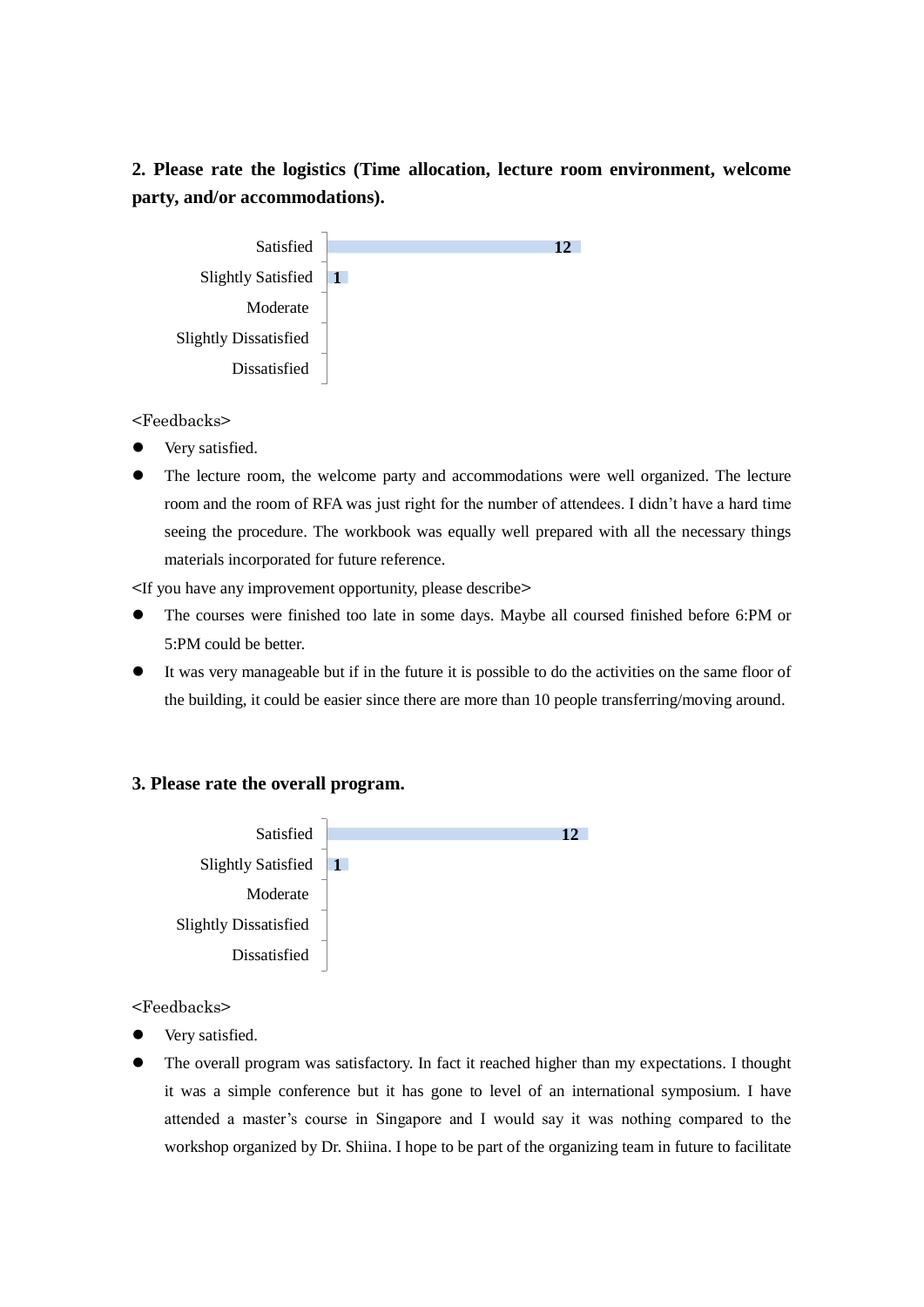more students for the program.

<If you have any improvement opportunity, please describe>

- 1; If possible, please arrange topics of EOB-MRI. The EOB-MRI is not very common in many countries, so many doctors have limited knowledge of EOB-MRI. 2; If possible, maybe fusion image practice will be very useful for trainees.
- Too many ablation cases Demo, I felt a bit tired about ablation coursed at the last two days. Maybe the duration of ablation course shortened to three days could be better.

#### **4. Will you recommend this training program to your colleagues?**



< If yes, state the reason>

- In this training program, we can see the whole scheme of the procedure, including pre-procedure planning, live demonstration, post-treatment evaluation and discussion. It is very useful.
- Although I had performed RFA for 2 years, there are still many techniques about RFA, which I don't know. With this training program, I learn more knowledge about RFA.
- Strongly recommend. Very good and useful training course for RFA. My bosses were both experienced TATA members (Taiwan academy of tumor ablation), they established our RFA facility based on very good thinkings as "Professor Shiina standards", including specific operators for sonograms, using fusion image of GE E9 by EOB-MRI, adjustment table for RFA, and trying to localize difficult lesion by contrast-echo. This training program will be very helpful to upgrade our team and improve ablation effect. I have already recommend one of my colleagues to attend this training program. My colleague is a junior hepatologist, and she is highly interested in RFA program of Juntendo Hospital. Please inform her when having next international training program if possible.
- This training program could help the physician to improve the ablation skill and thinking process for RFA treatment.
- This training program is in the real clinical situation, so we can learn how to treat the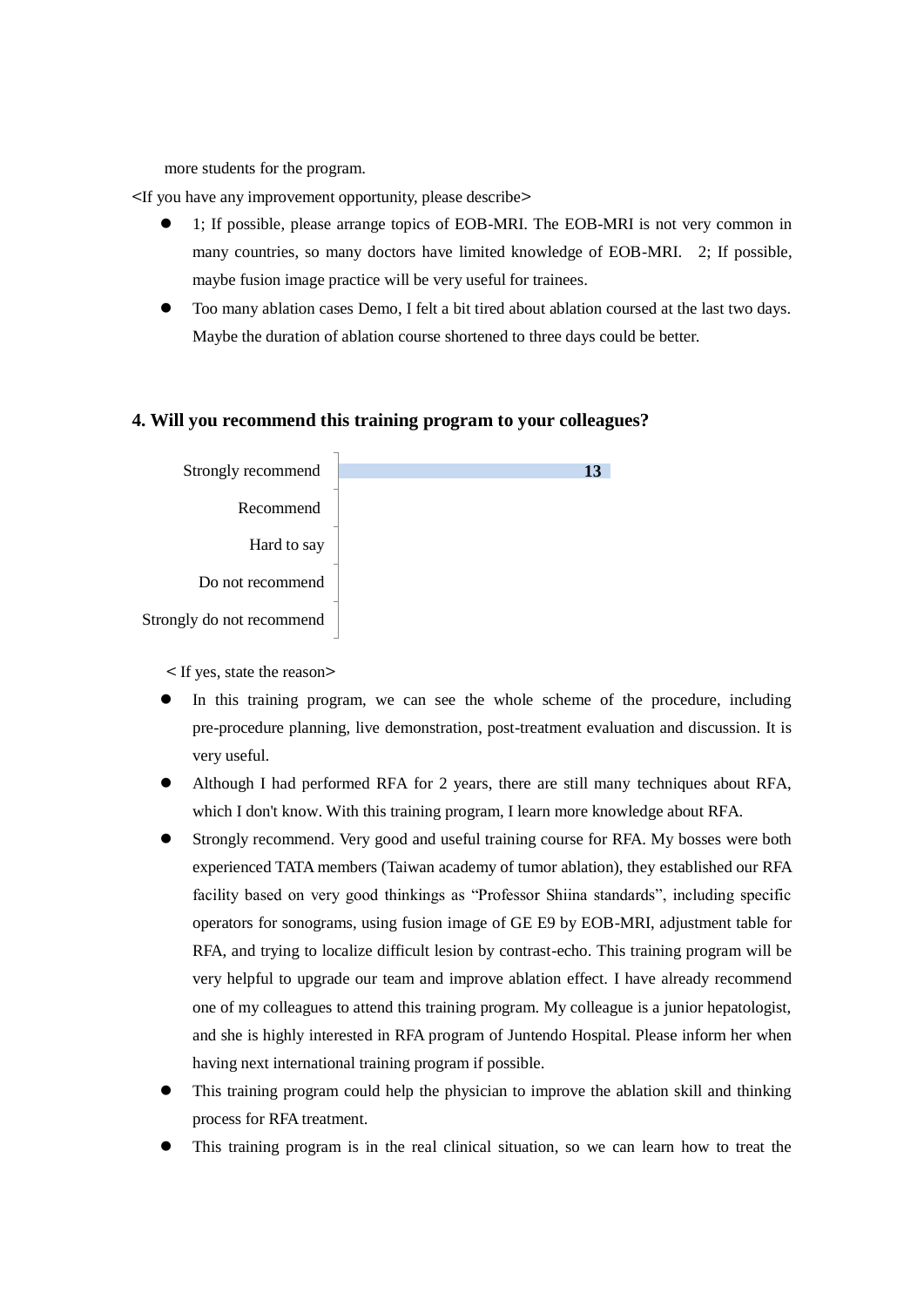patients through it.

- It's highly useful for junior doctors who want to get high reputation in the filed of RFA in the future.
- Definitely I feel there should be two kinds of workshop> Basic RFA and Advanced. RFA. The Advanced RFA should also be a refresher's course of students who have been doing RFA (more than 100). In this scenario a more open discussion of different techniques and handling complications should be part of the program. Tips and Tricks is a good title and What to do scenario in complications. For advanced course: Maybe incorporating also bigger tumors, RFA options for PVT, combination modality. Also incorporate strategies in a resource compromised country like Philippines, were patient cannot afford CT scan 24 hours after RFA. Lastly, it would be nice that we partner a book and put it in writing. A book in English is at hand. I am willing to do the editing of the book which translates the practice so it can be guide to those who cannot come to Tokyo. Dr. Gani and I were discussing and we hope we can partner with Dr. Shiina.
- I will definitely recommend the program to others who are interested in doing RFA. Proper knowledge and application is the key to maintaining the good reputation of the technique. Hopefully in the future, your facility will be a regular training center for RFA enthusiasts.
- Very useful for our institution.

#### **5. Will you attend this training program again?**



< If yes, what topics do you want to be included? >

- Pre-RFA planning, live demonstration and ?? to perform ultrasound before procedure.
- 1; Pre-RFA planning 2; Artificial pleural effusion 3; Dangerous area planning.
- Strongly recommend. 1; Case Planning before RFA 2; Live RFA demo
- More detailed introduction of Sonazoid contrast medium.
- ECHO Planning should be included.
- More courses of introduction of how to organize and perform clinical trails.